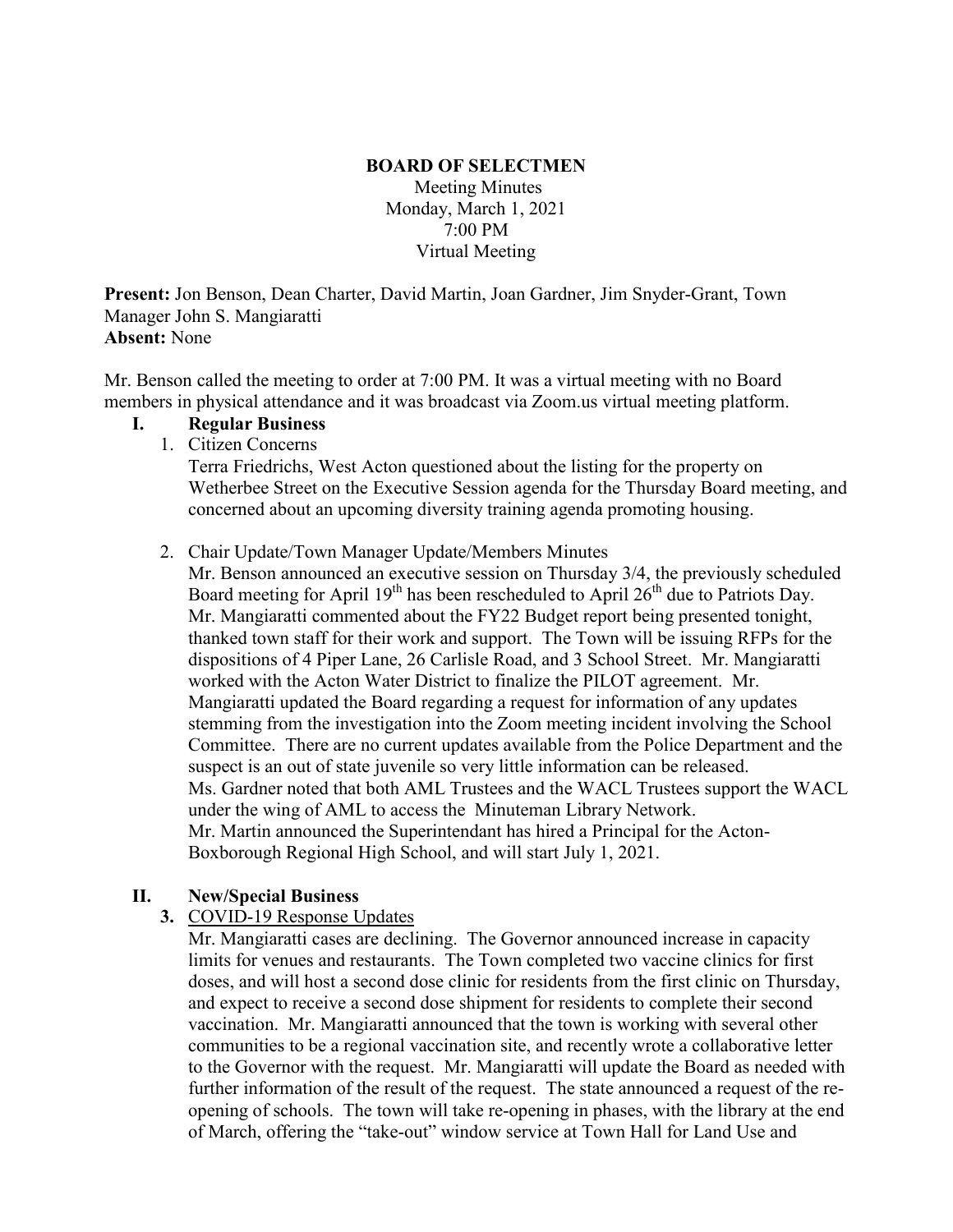Finance Divisions in late March. The Senior Center opening to the public will be at a later date, Human Services will start taking visitors by appointment only. There are 22 active cases and a total of 769 since March 2020.

#### 4. Board to Vote to Award Bond Bid for \$14,795,000

Steve Barrett, Finance Director informed the Board of the bid results from the sale of approximately \$15 million in long term debt, broken down into 2 parts. Series A for \$13,695,000 and Series B for \$1,1000,000. The Series A lowest bid was 1.87% an dSeries B lowest bid was 2.31%. The series A for municipal general purpose covers the North Acton Fire Stion design, land acquisitions for Piper Lane and Kelley's Corner, fire apparatus, sidewalk/street improvement, Kelley's Corner design, fire station facility improvments, and traffic design. Series B for municipal private purpose was for 19-21 Maple Street.

### Mr. Martin read the following votes:

**That the sale of the \$12,985,000 General Obligation Municipal Purpose Loan of 2021 Bonds, Series A of the Town dated March 15, 2021 (the "Series A Bonds"), to Robert W. Baird & Co., Inc. at the proce of \$13,821,430.14 and accrued interest, if any, is hereby approved and confirmed. The Bonds shall be payable on March 15 of the years and in the prionipal amounts and bear interest at the respective rates, as follows:**

|      |           | Interest |      |           | Interest |
|------|-----------|----------|------|-----------|----------|
| Year | Amount    | Rate     | Year | Amount    | Rate     |
|      |           |          |      |           |          |
| 2022 | \$655,000 | 5.00%    | 2033 | \$425,000 | $2.00\%$ |
| 2023 | 660,000   | 5.00     | 2034 | 415,000   | 2.00     |
| 2024 | 540,000   | 5.00     | 2035 | 420,000   | 2.00     |
| 2025 | 550,000   | 5.00     | 2036 | 430,000   | 2.00     |
| 2026 | 550,000   | 5.00     | 2037 | 370,000   | 2.00     |
| 2027 | 560,000   | 5.00     | 2038 | 375,000   | 2.00     |
| 2028 | 495,000   | 5.00     | 2039 | 385,000   | 2.00     |
| 2029 | 430,000   | 5.00     | 2041 | 785,000   | 2.00     |
| 2030 | 445,000   | 2.00     | 2046 | 1,985,000 | 2.125    |
| 2031 | 450,000   | 2.00     | 2050 | 1,635,000 | 2.125    |
| 2032 | 425,000   | 2.00     |      |           |          |

**Further Vote: That the Series A Bonds maturing on March 15, 2041, March 15, 2046 and March 15, 2050 (each a "Series A Bond") shall be subject to mandatory redemption or mature as follows:**

| Series A Term Bond due March 15, 2041 |           |  |
|---------------------------------------|-----------|--|
| Year                                  | Amount    |  |
| 2040                                  | \$390,000 |  |
| $2041$ <sup>*</sup>                   | 395,000   |  |
| Series A Term Bond due March 15, 2046 |           |  |
| Year                                  | Amount    |  |
| 2042                                  | \$380,000 |  |
| 2043                                  | 385,000   |  |
| 2044                                  | 400,000   |  |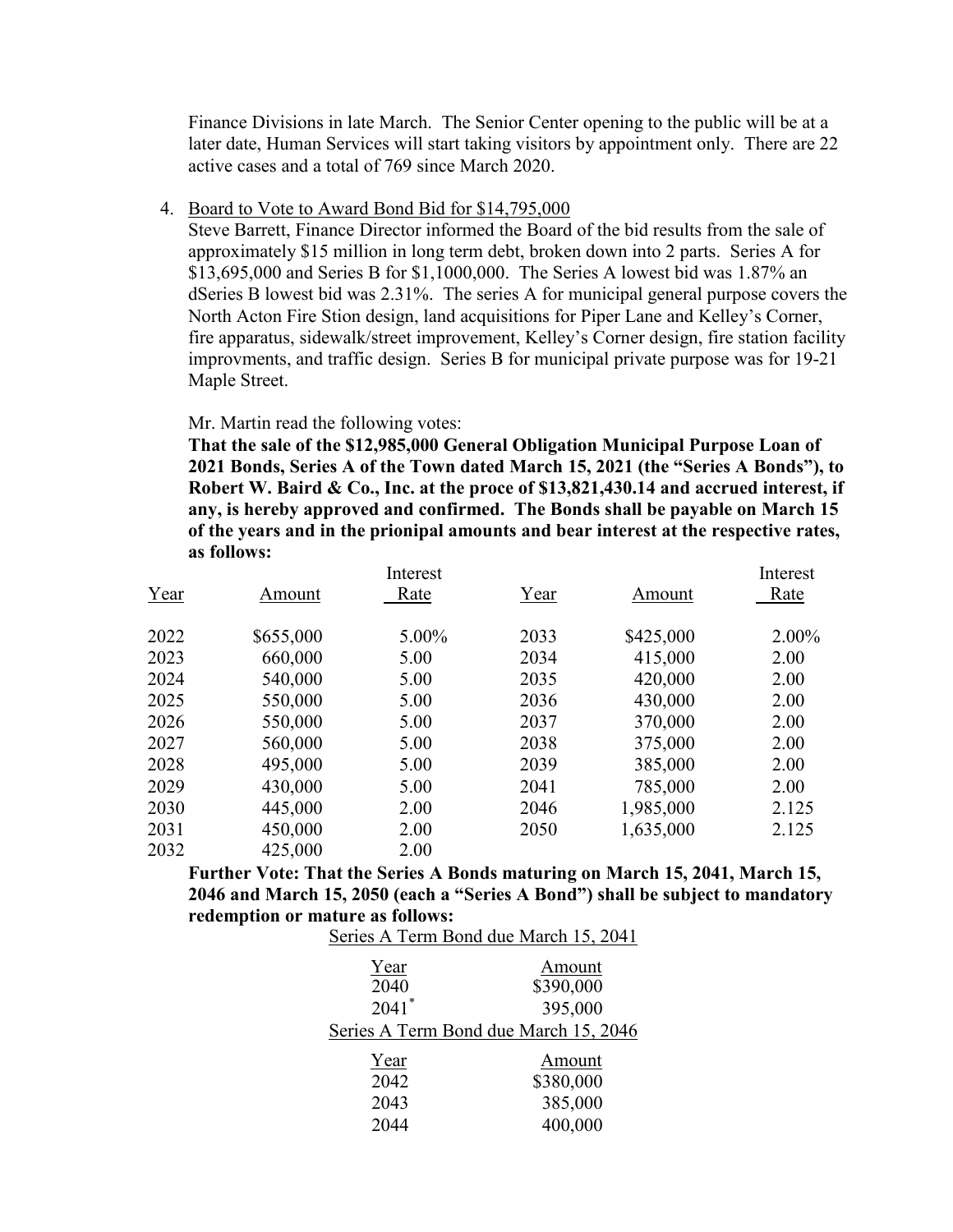| 2045     | 405,000 |
|----------|---------|
| $2046^*$ | 415,000 |

|  | Series A Term Bond due March 15, 2050 |  |  |  |  |  |  |
|--|---------------------------------------|--|--|--|--|--|--|
|--|---------------------------------------|--|--|--|--|--|--|

| Year     | Amount    |
|----------|-----------|
| 2047     | \$420,000 |
| 2048     | 395,000   |
| 2049     | 405,000   |
| $2050^*$ | 415,000   |

**Further Voted: That the sale of the \$1,000,000 General Obligation Land Acquisition Bonds, Series B of the Town dated March 15, 2021 ("the Series B Bonds"), to Fidelity Capital Markets at the price of \$1,129,574.20 and accrued interest, if any, is hereby approved and confirmed. The Bonds shall be payable on March 15 of the years and in the privipal amounts and bear interest at the respective rate, as follows:**

|      |          | Interest |      |          | Interest |
|------|----------|----------|------|----------|----------|
| Year | Amount   | Rate     | Year | Amount   | Rate     |
| 2022 | \$60,000 | 3.00%    | 2028 | \$60,000 | $3.00\%$ |
| 2023 | 60,000   | 3.00     | 2029 | 60,000   | 3.00     |
| 2024 | 60,000   | 3.00     | 2031 | 120,000  | 2.05     |
| 2025 | 60,000   | 3.00     | 2034 | 170,000  | 2.30     |
| 2026 | 60,000   | 3.00     | 2037 | 165,000  | 2.60     |
| 2027 | 60,000   | 3.00     | 2040 | 165,000  | 2.85     |

**Further Voted: That the Series B Bonds maturing on March 15, 2031, March 15, 2034, March 15, 2037 and March 15, 2040 (each a "Term Bond") shall be subject to mandatory redemption or mature as follows:**

Series B Term Bond due March 15, 2031

| Year                | Amount   |
|---------------------|----------|
| 2030                | \$60,000 |
| $2031$ <sup>*</sup> | 60,000   |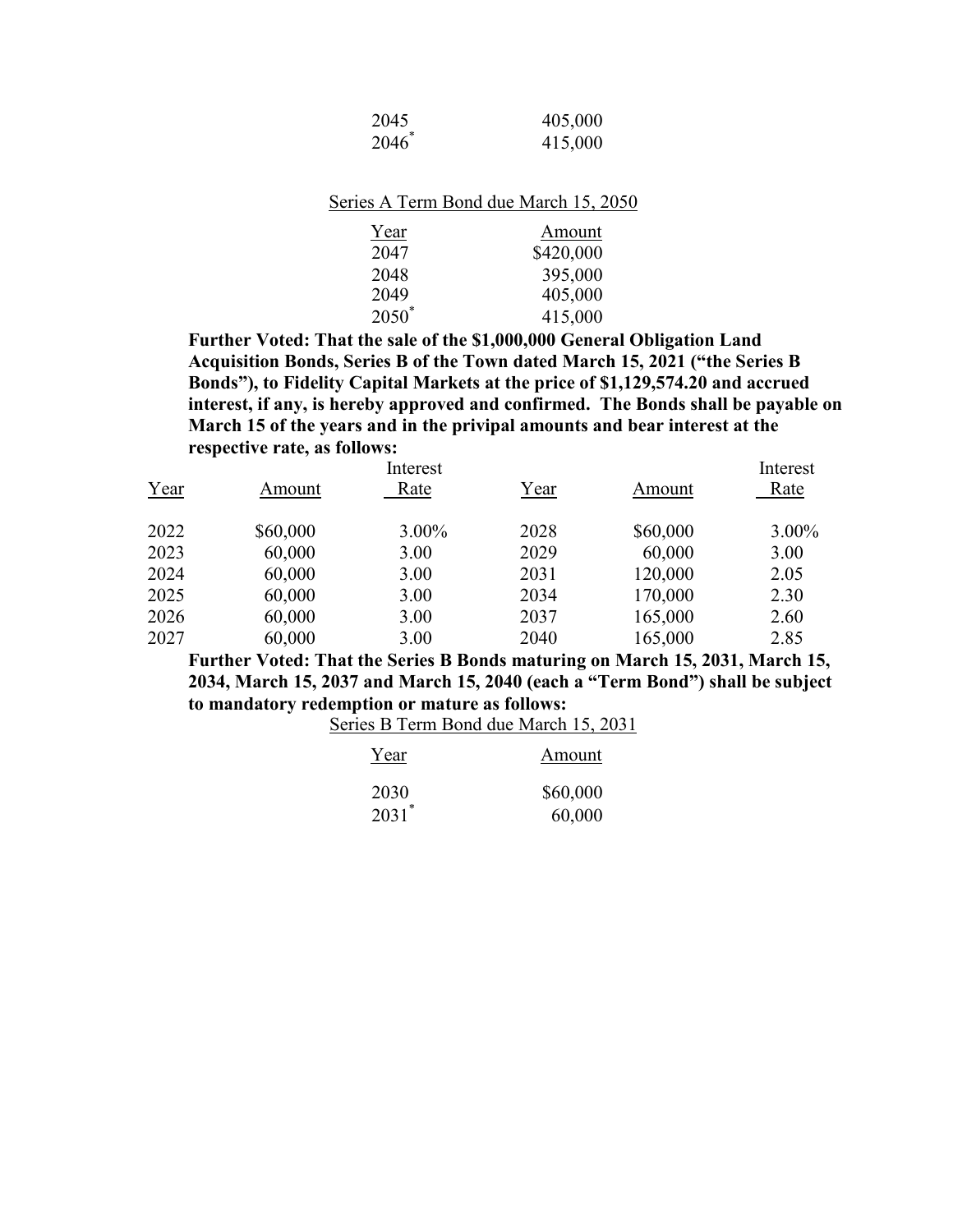

## Series B Term Bond due March 15, 2034

| Year     | Amount   |
|----------|----------|
| 2032     | \$60,000 |
| 2033     | 55,000   |
| $2034^*$ | 55,000   |

### Series B Term Bond due March 15, 2037

| Year     | Amount   |
|----------|----------|
| 2035     | \$55,000 |
| 2036     | 55,000   |
| $2037$ * | 55,000   |

#### Series B Term Bond due March 15, 2040

| Year     | Amount   |
|----------|----------|
| 2038     | \$55,000 |
| 2039     | 55,000   |
| $2040^*$ | 55,000   |

**Further Voted: That in connection with the marketing and sale of the Bonds, the preparation and distribution of a Notice of Sale and Preliminary Official Statement dated February 22, 2021, and a Final Official Statement dated March 1, 2021 (the "Official Statement"), each in such form as may be approved by the Town Treasurer, be and hereby are ratified, confirmed, approved and adopted.**

**Further Voted: That the Bonds shall be subject to redemption, at the option of the Town, upon such terms and conditions as are set forth in the Official Statement.**

**Further Voted: that the Town Treasuer and the Board of Selectmen be, and hereby are, authorized to execute and deliver a continuing disclosure undertaking in compliance with SEC Rule 15c2-12 in such as may be approved by bond counsel to the Town, which undertaking shall be incorporated by reference in the Bonds for the benefit of the holders of the Bonds from time to time.**

**Further Voted: That we authorize and direct the Town Treasuer to establish post insurance federal tax compliance procedures in such a form as the Town**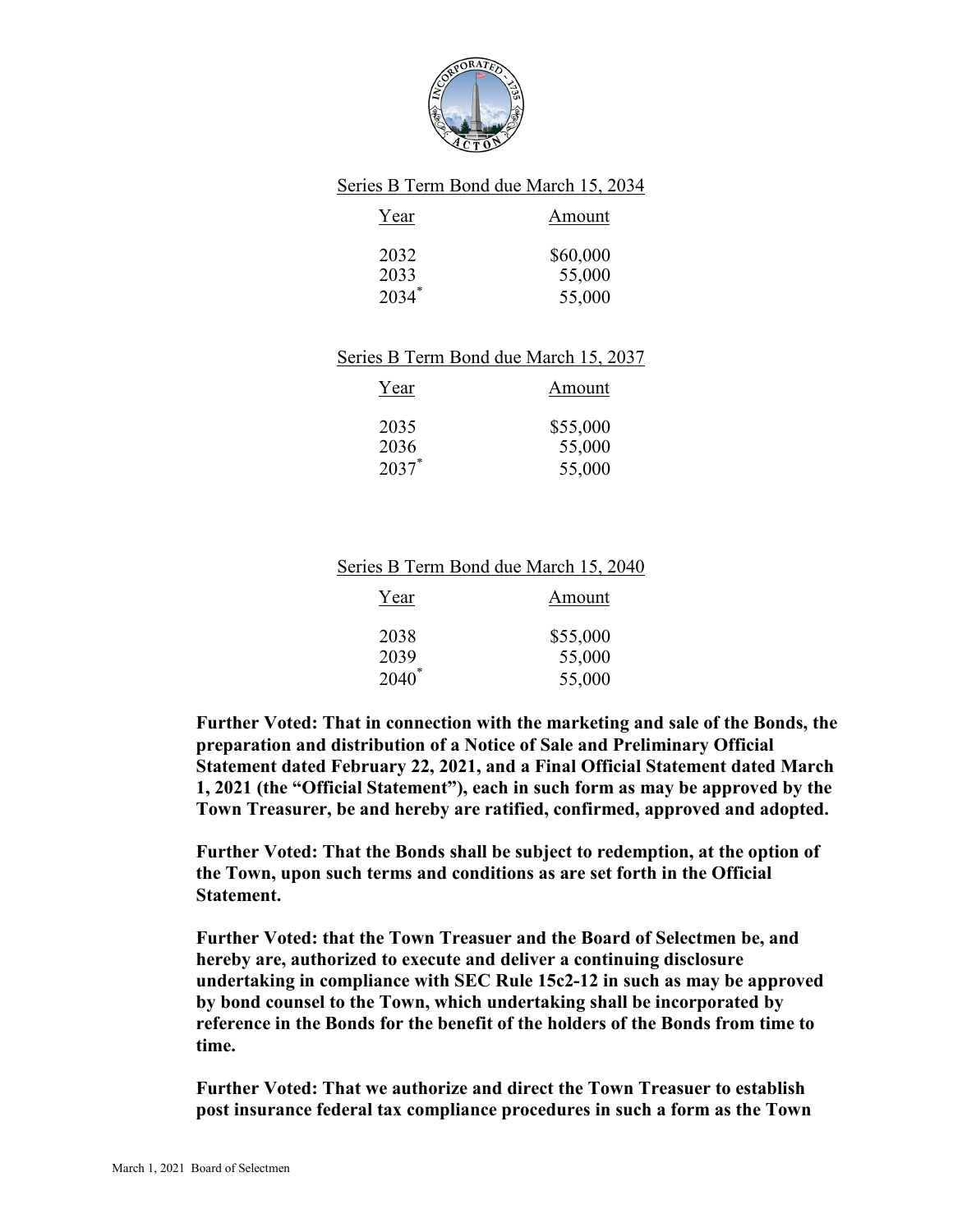

**Treauser and bond counsel deem sufficient, or if such procedures are currently in place, to review and update said procedures, in order to monitor and maintain the tax-exempt status of the Bonds.**

**Further Voted: That each member of the Board of Selectmen, the Town Clerk and the Town Treasuer be and hereby are, authorized to take any and all actions, and execute and deliver such certificates, receipts or other documents as may be determined by them, or any of them, to be necessary or convenient to carry into effect the provisions of the forgoing votes. Mr. Snyder-Grant moved, seconded by Ms. Gardner.**

**Mr. Martin called roll: Mr. Snyder-Grant – aye Ms. Gardner – aye**

- **Mr. Charter – aye**
- **Mr. Benson – aye**
- **Mr. Martin – aye**

**The Board voted 5-0, the motions carried.**

- 5. Presentation of the Town Manager Proposes FY22 Budget and Capital Plan Mr. Mangiaratti presented his recommended Municipal FY22 spending budget. The proposed budget is \$37,786,832, which is a 2.5% increase over the previous fiscal year. Capital and Community project priorities for FY22 include resources to support Diversity, Equity and Includion efforts, Kelley's Corner Infrastructure project – pedestrian light poles, sustainability initiatives to address climate emergency, mental health resources for Police Department, Acton Town Center project, advancing design for the Public Works facility, street tree planting and maintenance, economic development, River Street Dam and historic park, and adding sidealks and traffic calming measures.
- 6. Discuss Proposal to Connect West Acton Citizen's Library to the Minuteman Network and Required Multi-Party Agreement Mr. Mangiaratti met with the WACL Trustees and the AML Trustees regarding the including of the WACL into the Minuteman Network. For the library to enter into it, it would have been cost-prohibitive at approximately \$26,000. Both trustees support the merger to combine resources. The Board generally supported the move to add WACL with the Minuteman Network. No formal vote was taking.
- 7. Discuss Drive Up Window Zoning Bylaw Proposal Mr. Charter requested to postpone the discussion to March  $15<sup>th</sup>$ .
- 8. Discuss Zoning Bylaw Electric Vehicle Parking Station Requirements Mr. Snyder-Grant briefed the Board about the Selctmen Goal, and the original warrant article that was pulled from the 2020 Annual Town Meeting. Mr. Snyder-